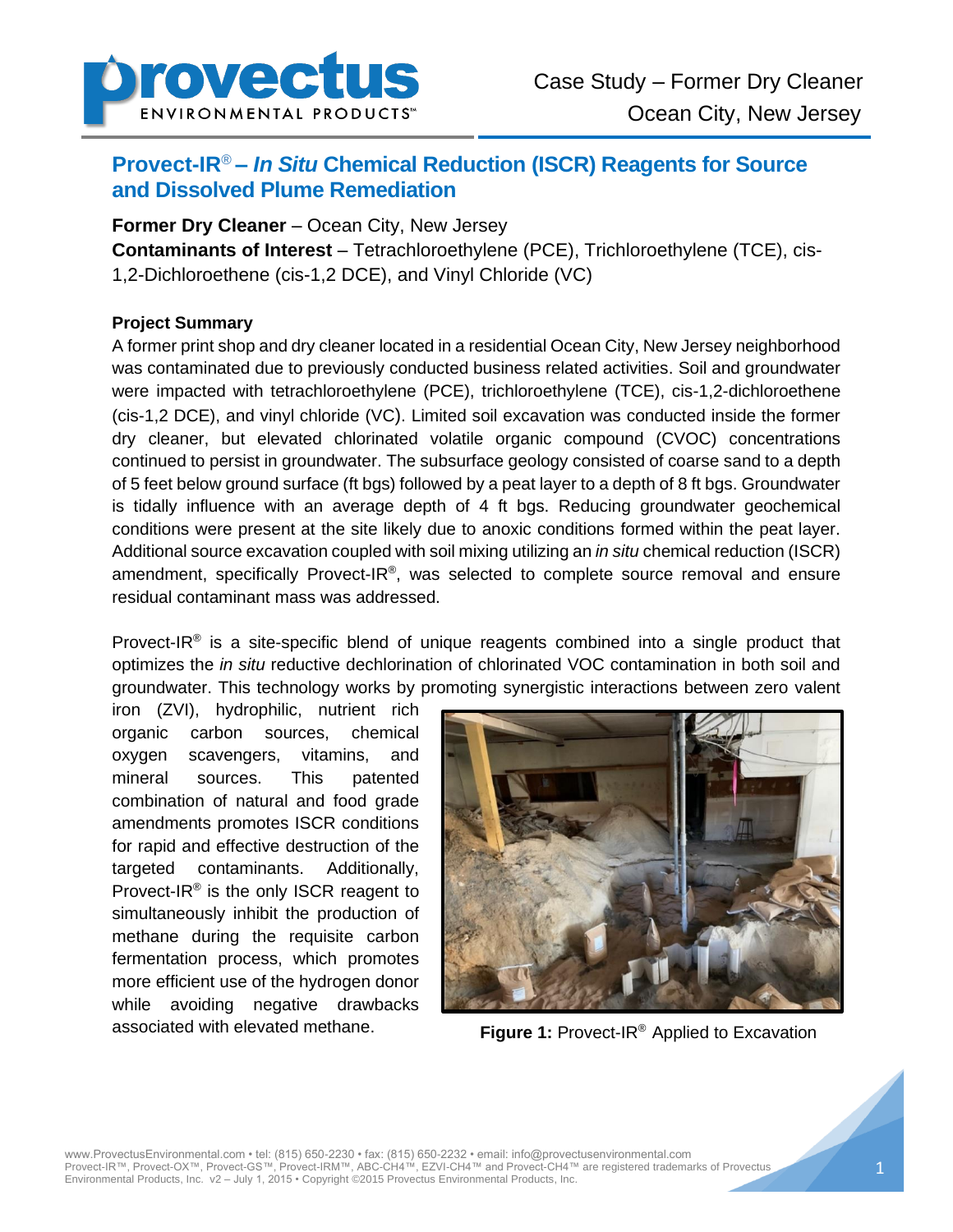

#### **Remediation Plan**

The soil mixing remedial program was designed by Provectus Environmental Products, Inc. (Provectus) in collaboration with Enfuse Environmental, LLC (ENFUSE). Following excavation of the shallow soil impacts, a total of 6,000 lbs of Provect-IR<sup>®</sup> was applied to the base of the approximate 700 sq ft excavated area with soil mixing conducted to ensure contact with the impacted groundwater. Injection laterals were placed within the backfill material zone as a contingency to apply additional liquid reagents if remedial goals were not achieved. The excavation and Provect-IR<sup>®</sup> soil mixing remedial program targeted three primary wells, MW-2, MW-4, and MW-8. All monitoring wells remained in-place during excavation and soil mixing activities. Backfill of the excavated area and general site restoration occurred following source removal and blending activities.

#### **Treatment Program Results**

The geochemical data from the three performance wells indicate expected results and confirm successful soil blending and reagent distribution of Provect-IR<sup>®</sup> within the treatment area. Reducing conditions were rapidly observed, with reductions in DO and ORP one-month postapplication. After 4 months, ORP continued to decrease and indicated strongly reducing conditions.

| ORP (mV) |                 |         |          |          |  |  |  |
|----------|-----------------|---------|----------|----------|--|--|--|
|          | <b>Baseline</b> | 1 Month | 2 Months | 4 Months |  |  |  |
| $MW-2$   | ΝA              | -160    | -66      | $-202$   |  |  |  |
| $MW-4$   | ΝA              | -106    | $-44$    | $-172$   |  |  |  |
| $MW-8$   | NА              | $-121$  | $-52$    | $-153$   |  |  |  |

**Table 1:** ORP Data

The monitoring wells with the highest VOC concentrations, MW-2 and MW-8, saw significant contaminant reductions, with each constituent being reduced by at least 90% at five months postapplication. Parent compounds PCE and TCE at MW-2 have decreased by 99% and 97%, respectively, while MW-8 did not have parent compounds present. Daughter product reductions at both wells range between 90% to 94% for MW-2 and greater than 99% for MW-8. Contaminant reductions at MW-4 were also significant with each individual constituent being reduced by at least 74%.

| $MW-2$                    |                 |         |          |          |          |                   |  |  |
|---------------------------|-----------------|---------|----------|----------|----------|-------------------|--|--|
| <b>Sampling Timeframe</b> | <b>Baseline</b> | 1 Month | 2 Months | 4 Months | 5 Months | <b>Reductions</b> |  |  |
| $cis-1,2-DCE$             | 1,800           | 230     | 340      | 300      | 100      | 94.4%             |  |  |
| <b>PCE</b>                | 920             | 22      | 550      | 82       | 6.1      | 99.3%             |  |  |
| <b>TCE</b>                | 450             | 28      | 200      | 82       | 11       | 97.6%             |  |  |
| VC                        | 360             | 220     | 160      | 58       | 36       | 90.0%             |  |  |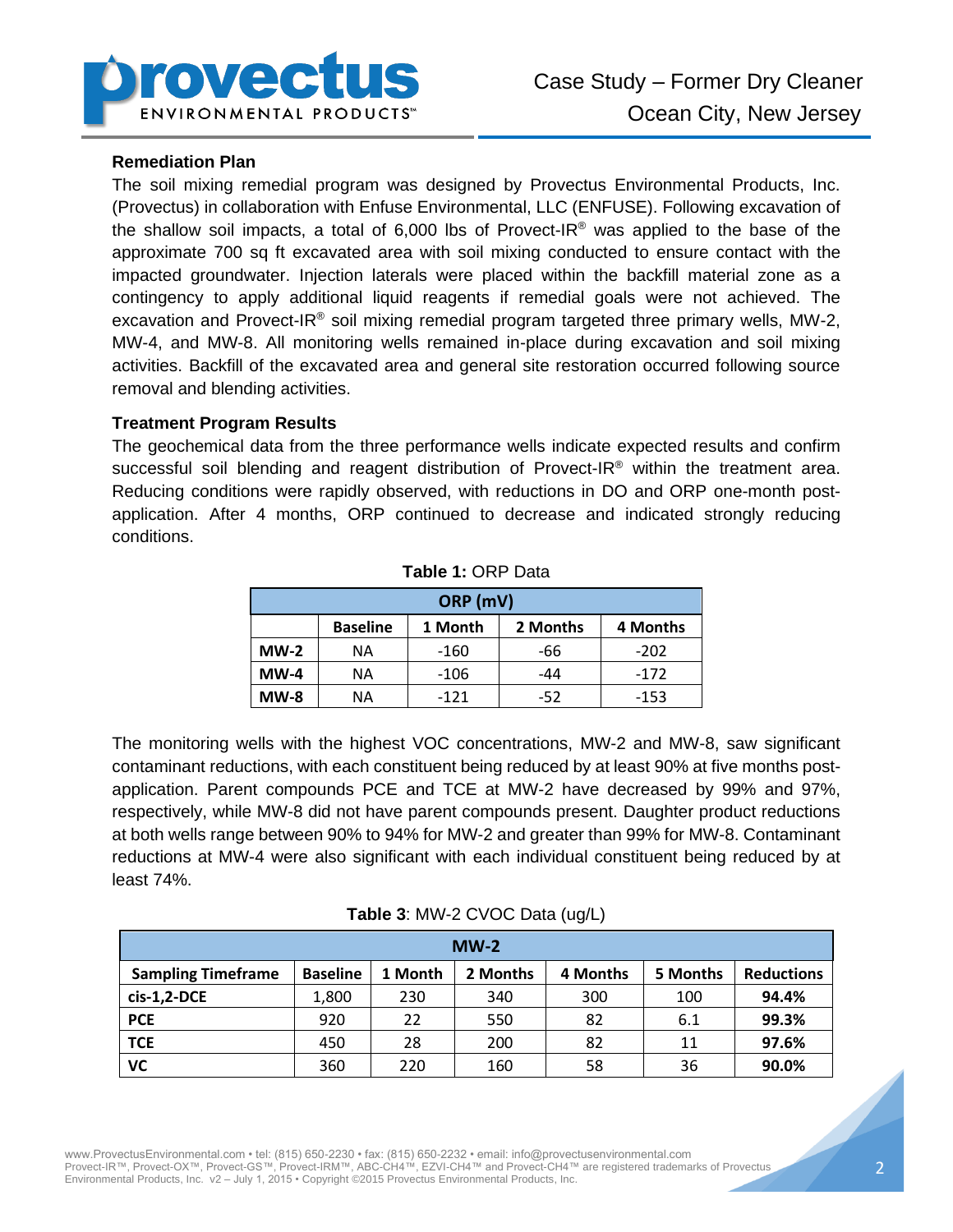

**Figure 2:** MW-2 CVOC Data



## **Table 4:** MW-8 CVOC Data (ug/L)

| $MW-8$                    |                 |           |          |          |           |                   |  |
|---------------------------|-----------------|-----------|----------|----------|-----------|-------------------|--|
| <b>Sampling Timeframe</b> | <b>Baseline</b> | 1 Month   | 2 Months | 4 Months | 5 Months  | <b>Reductions</b> |  |
| $cis-1,2-DCE$             | 2.400           | 54        | 1.9      | 1.4      | 0.55      | 100.0%            |  |
| <b>PCE</b>                | ND.             | <b>ND</b> | ND.      | ND       | <b>ND</b> | $\,$              |  |
| <b>TCE</b>                | ND.             | <b>ND</b> | ND.      | ND       | <b>ND</b> | $\,$              |  |
| VC                        | 2,500           | 610       | 20       | 32       | 11        | 99.6%             |  |

### **Figure 3:** MW-8 CVOC Data



www.ProvectusEnvironmental.com • tel: (815) 650-2230 • fax: (815) 650-2232 • email: info@provectusenvironmental.com Provect-IR™, Provect-OX™, Provect-GS™, Provect-IRM™, ABC-CH4™, EZVI-CH4™ and Provect-CH4™ are registered trademarks of Provectus Environmental Products, Inc. v2 – July 1, 2015 • Copyright ©2015 Provectus Environmental Products, Inc.